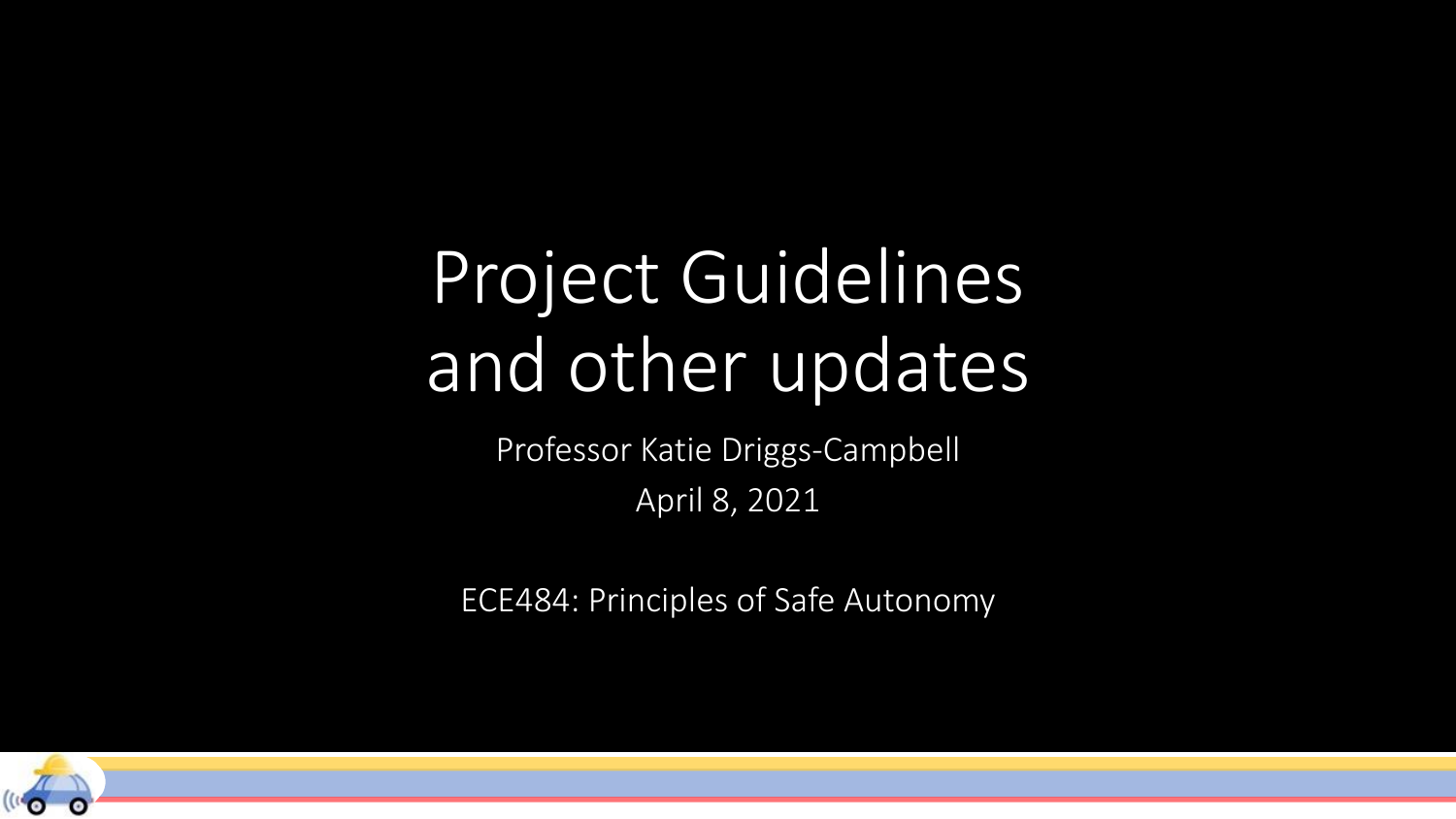## Administrivia – Presentation

- Presentations will be in class on Tues 4/27 and Thurs 4/29
	- **One bonus point will be given to Tuesday presenters**
- Each presentation slot will be 12 minutes
- You are free to present your project in anyway you see fit
	- Must include: a motivation and introduction to your project, a description of the overall system (with connects to course topics), methods you used / developed, and results thus far
- You will receive a combined grade from the course staff and peers
	- Course Staff: (1) pitch motivation; (2) clarity of system description; (3) novelty of the method; (4) thoroughness of the (proposed) analysis and results; and (5) presentation style
		- o These will be scored from 0-5, with an average of 3. Your goal is to accumulate is 20 points.
	- Peers: (1) overall score / assessment; (2) presentation style; (3) perceived difficulty

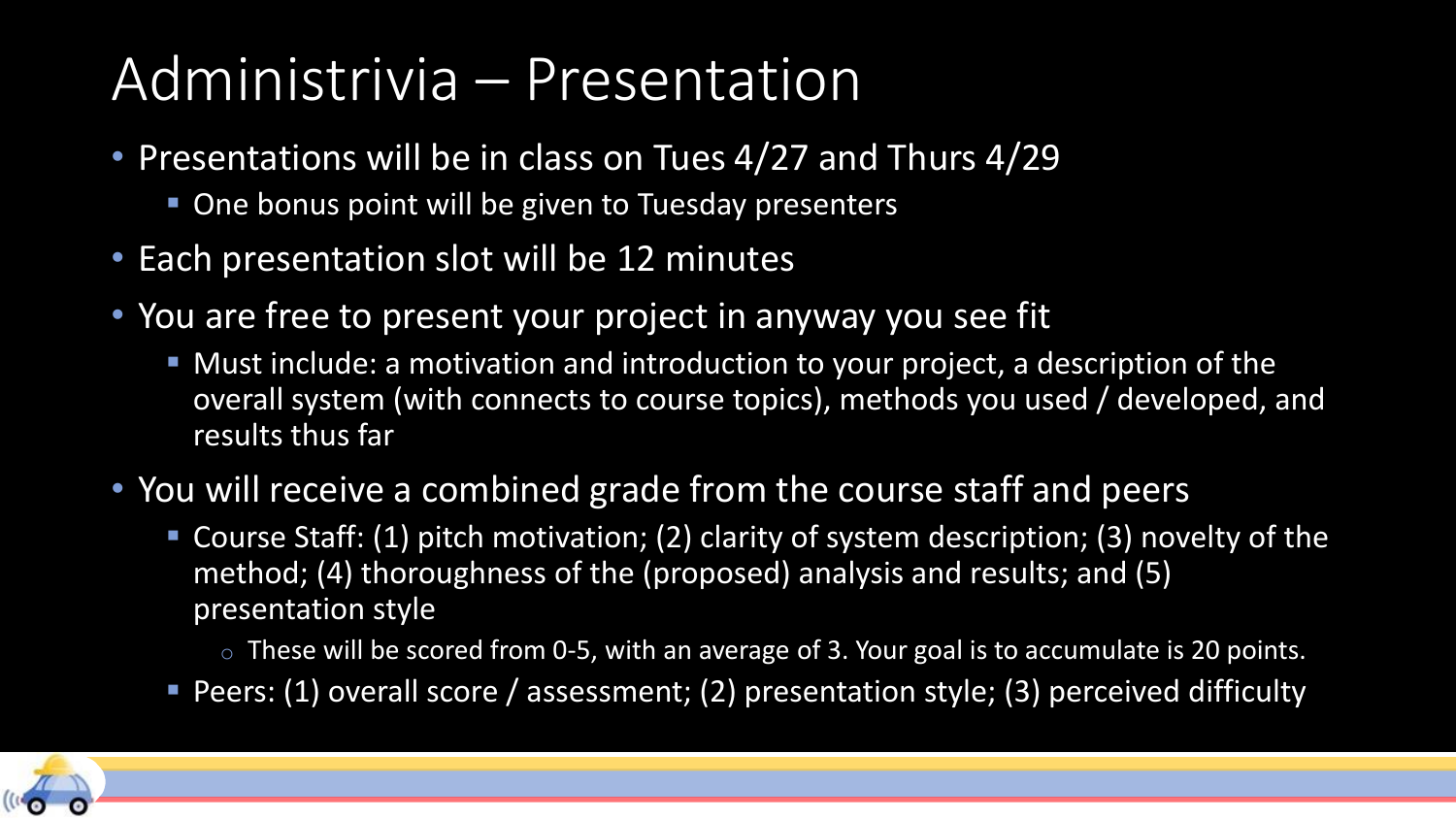## Administrivia – Final Report

- Due on Friday 5/14 at 5pm (last day of finals)
- Final report should be in IEEE two-column conference format and be *at least* five pages *excluding* references
- Should include:
	- Abstract
	- **E** Introduction
	- **E** Methodology
	- **Experiments**
	- Results
	- **Discussion**
	- **Example 1 Final video demonstration**
- Rubric will be posted later today!